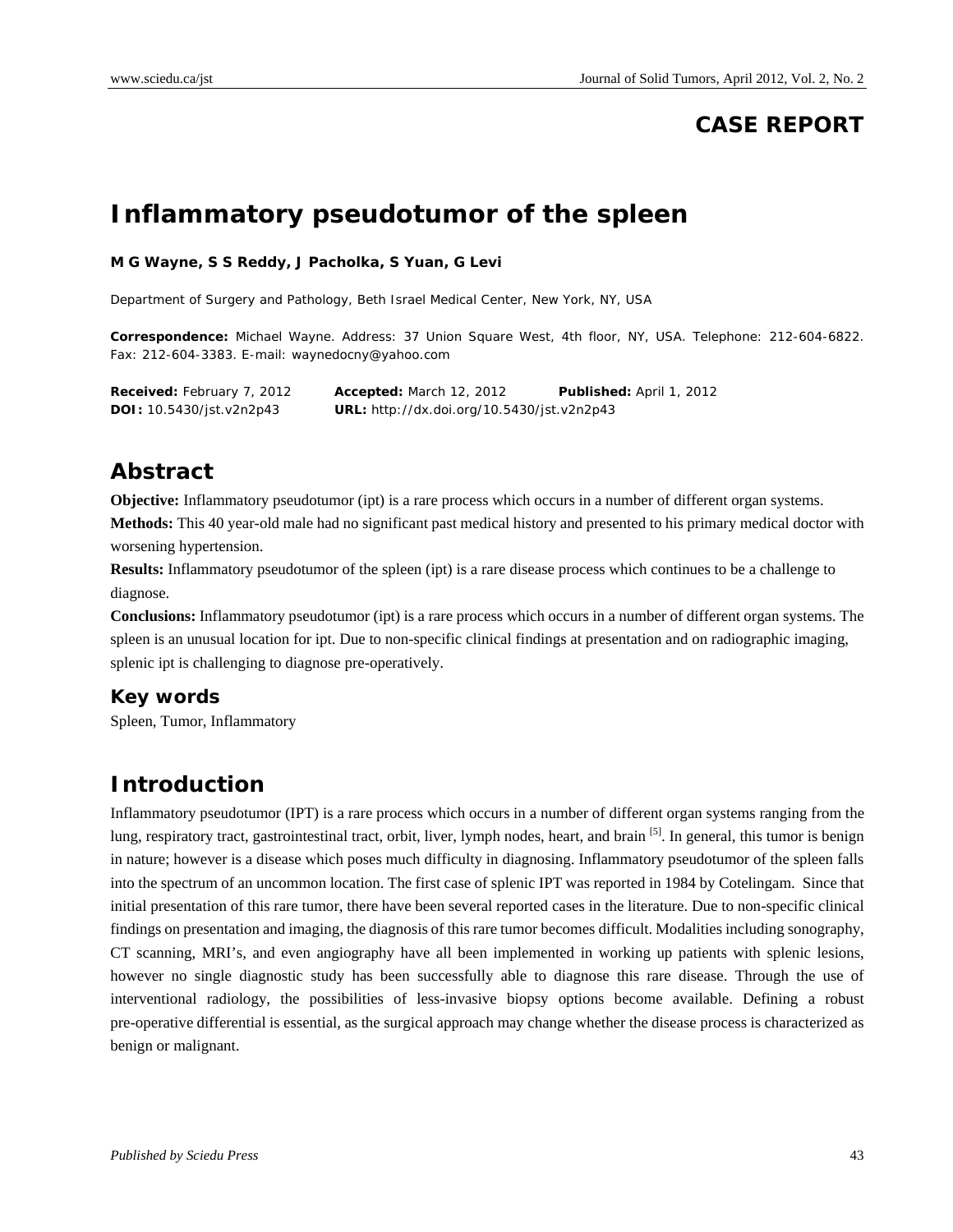### **Case presentation**

This is a 40 year-old male with no significant past medical history, who presented to his primary medical doctor with worsening hypertension. This was initially diet controlled, however became progressively worse requiring medications. On his subsequent work-up, he underwent a kidney sonogram which revealed a lesion in the anterior pole of the spleen.

During this time period he denied any associated symptoms such as fevers, chills, nausea, changes in bowel habits or significant weight loss. He also denied any family history of cancers, lymphoma's or similar early onset hypertension. A CT scan of the abdomen and pelvis was performed which revealed a mass in the anterior pole of the spleen measuring 4.4  $cm \times 4.0$  cm with non-specific enhancement pattern (Figure 1). With a benign physical exam, and an indeterminate lesion in the spleen, interventional radiology was notified to evaluate for possible biopsy. Differential diagnoses at the time included a splenic cyst, hemangioma, lymphoma or a solid tumor.

Using ultrasound guidance, an 18-gauge core biopsy of the splenic mass was performed using a sub-costal approach. A total of four passes were made, and specimen placed in formalin. Pathology revealed inflammation and spindle cell proliferation. Immunostains for numerous soft tissue markers were checked, including CD34, Factor XIIIa, smooth muscle actin, desmin, S-100, and CD 31; all of which were suggestive of a non-neoplastic process (Figure 2; Figure 3). Favored diagnoses at this time were of a reactive lesion such as a periphery of infarct or inflammatory pseudotumor. With our pre-operative biopsy results of an inflammatory pseudotumor, a laparoscopic splenectomy was the favored approach, as this lesion was consistent with an underlying benign process.

# **Operative technique**

The patient was placed in the right lateral decubitus position with the left side up. Port placement was in the following locations: 12-mm supra-umbilical, 5-mm sub-xiphoid, 5-mm mid-clavicular, 12-mm anterior axillary, and another 5-mm mid-axillary port.

Dissection began by taking down adhesions around the abdominal wall and the anterior pole of the spleen with the harmonic scalpel. The dense adhesions encountered were likely secondary to the previous biopsy site. The splenic flexure and the left colon were then mobilized, which allowed the take down of the greater omentum from the spleen. Once completed, the retroperitoneal attachments were also freed. The short gastric vessels were identified, and carefully taken using the harmonic scalpel. This left the spleen attached at the hilum, which was then taken using two Endo-GIA 60 vascular loads. The specimen was placed into an endoscopic retrieval bag, spleen morcellized, and removed through the umbilical port which was slightly extended (Figure 4).





**Figure 1.** CT scan demonstrating the tumor in the spleen **Figure 2.** 4.5 cm well-circumscribed, tan-red mass within splenic parenchyma showing central stellate scar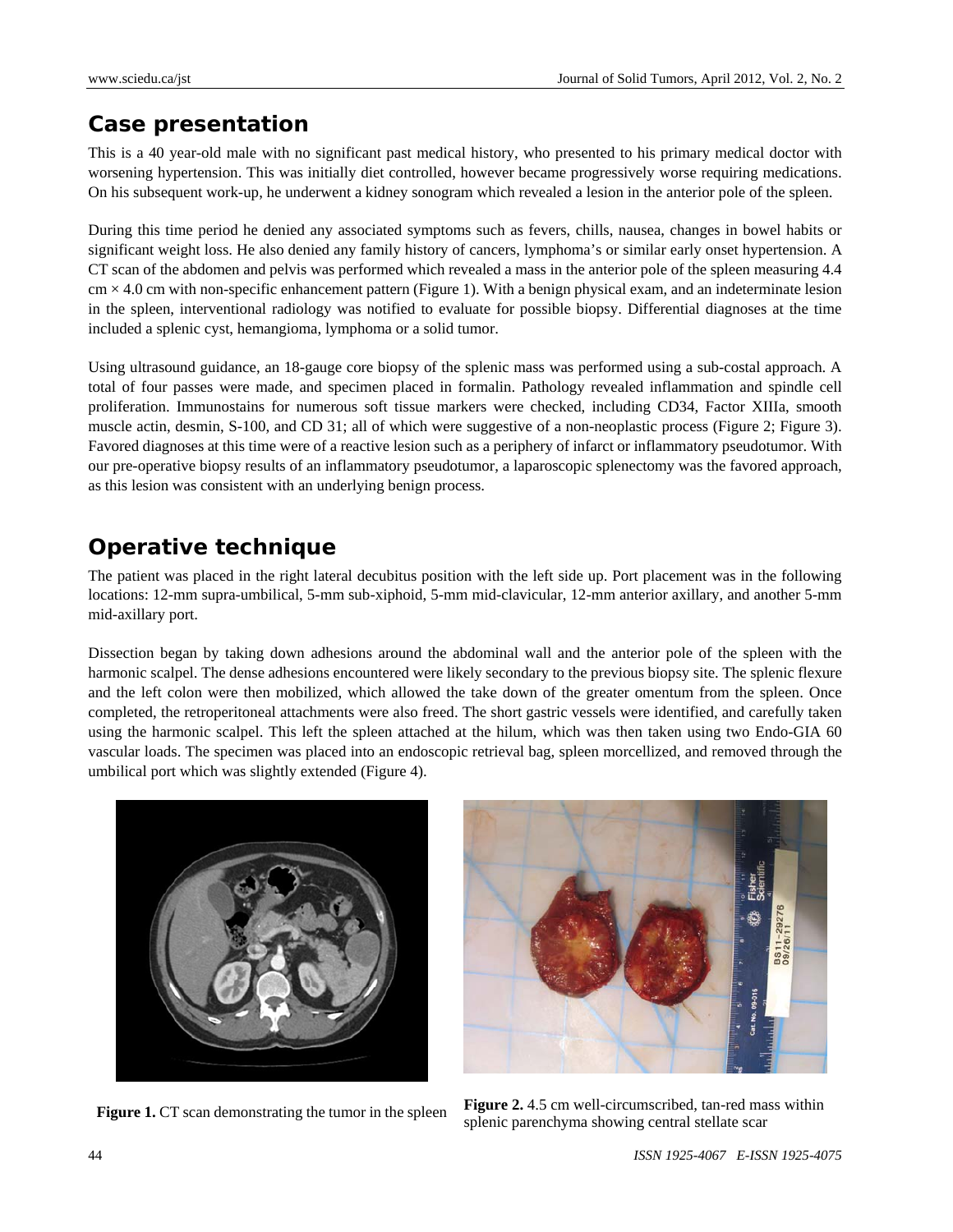

**Figure 3.** Low-power photomicrograph showing the circumscribed, hypocellular tumor mass adjacent to the splenic parenchyma



**Figure 4.** High-power photomicrograph on inflammatory pseudotumor showing fibrotic stroma containing myofibroblastic type and inflammatory cells including numerous plasma cells.

The patient was extubated uneventfully, and sent to the PACU in stable condition. On POD 2, he spiked a temperature to 102, WBC increased to 20, and the patient underwent a CT of his chest, abdomen and pelvis. Besides post-surgical changes, there was left lower lobe atelectasis, with a possible superimposed pneumonia. He improved over the next several days, however was placed on albuterol, ipratropium bromide, and pulmicort inhalers, and subsequently discharged on POD<sup>[6]</sup>. At his follow up appointments, he has been doing well. He has been followed by a pulmonologist, and has since developed asthma, requiring the use of inhalers. Although no definitive correlation to the splenectomy and developing respiratory issues can be made, a question raised could be if a reactive airway disease developed secondary to his decreased immune response or possibility of a recurrent IPT developing in his respiratory tract. He underwent surveillance CT imaging at his 6 months follow-up, and there is no sign of further disease. It is important to note that IPT does affect various other parts of the body including the liver, GI tract and lungs, so continued close surveillance is essential.

#### **Discussion**

Inflammatory pseudotumor of the spleen (IPT) is a rare disease process which continues to be a challenge to diagnose. It is formed on the basis of irregular proliferation of inflammatory cells  $[2]$ . Generally these tumors have benign behavior with spontaneous regression, but occasionally they have been reported to recur, metastasize and undergo sarcomatous transformation  $<sup>[4]</sup>$ . The clinical symptoms are diverse in nature, with some patients complaining of left flank or abdominal</sup> pain, with or without fever and splenomegaly <sup>[8]</sup>. Due to the vague clinical picture oftentimes encountered, it becomes extremely important that a thorough pre-operative assessment be performed.

Although imaging is not definitively diagnostic, it offers the possibility to rule out other splenic lesions such as cysts, hemangiomas, lymphoma's, and other solid tumors. Various modalities can be used to image the spleen such as ultrasound, CT, MRI, and even angiography. Splenic inflammatory pseudotumors may appear as homogenous, low-density solid tumors with delayed contrast enhancement on  $CT^{[7]}$ . This still leaves a wide array of possible diagnoses of the mass, and further evaluation is often needed. In our patient, CT imaging confirmed that there was non-specific enhancement pattern. Objective diagnosis requires histologic evaluation, characterized by a mixed population of inflammatory and spindle cells, sometimes clustered around a necrotic avascular central area  $^{[10]}$ .

*Published by Sciedu Press* 45 With the use of interventional radiology, the possibilities of less-invasive biopsies become an option. Defining an accurate pre-operative differential diagnose is essential, as the surgical approach to an invasive biopsy is determined based on the